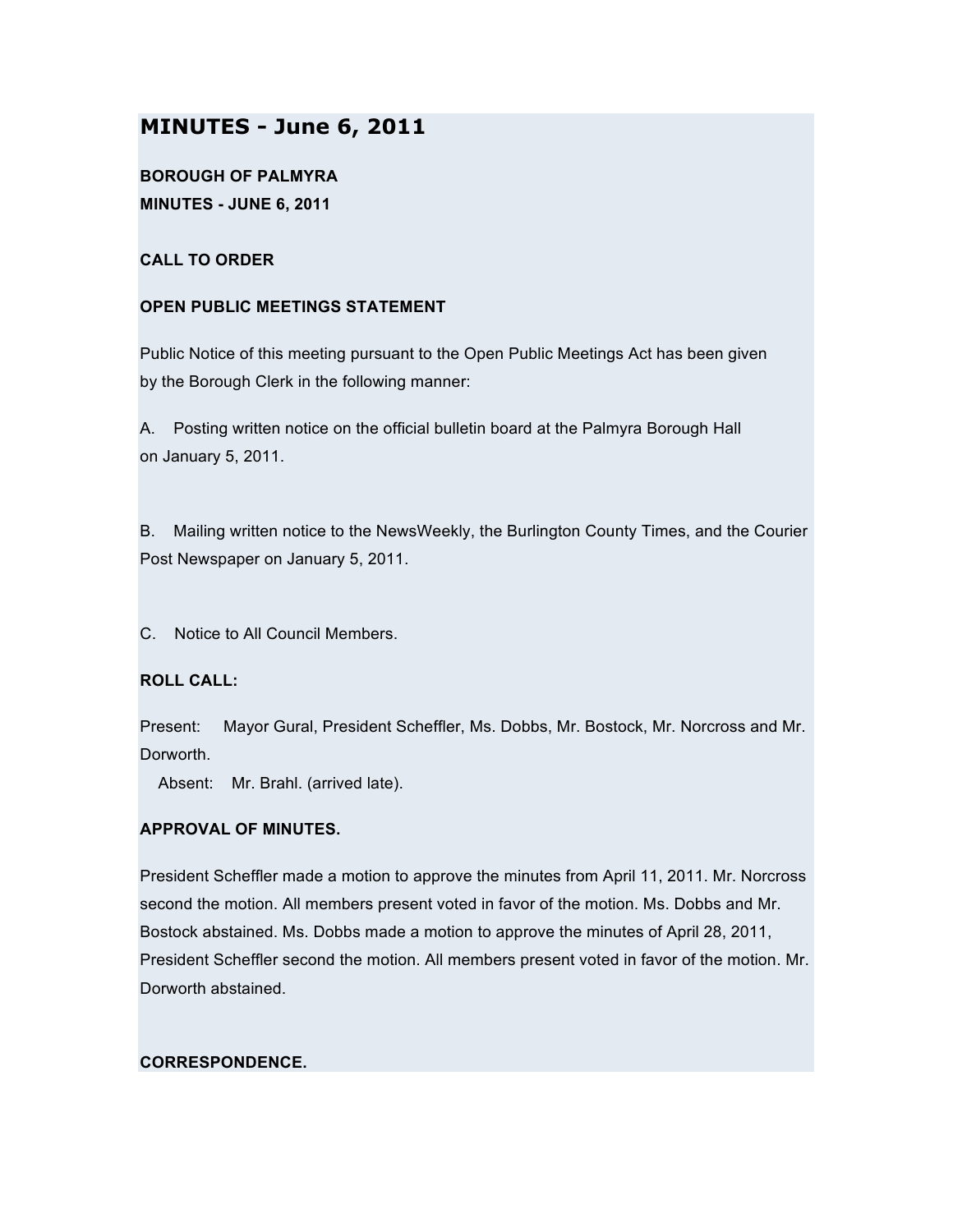A. Letter from Board of Chosen Freeholders-Municipal Park Grant-Mr. Gerkens explained that the Borough had received the first round of grant monies for the Ethel Hardy Park, but was not award the second round for the riverfront area.

Mayor Gural announced that council would be going into executive session as soon as Mr. Brahl arrived.

# **NEW BUSINESS.**

A. Resolution 2011-109, Resolution Approving Request Of M.K. For The Subordination Of A Mortgage Held By The Borough Pursuant To The Borough's Housing Rehabilitation Program. Mr. Dorworth made a motion to approve the resolution, Mr. Bostock second the motion. At the call of the roll, the vote was:

AYES: President Scheffler, Ms. Dobbs, Mr. Bostock, Mr. Norcross and Mr. Dorworth. NAYES: None.

B. Resolution 2011-110 , Resolution Authorizing An Application To And Acceptance of Funds from the New Jersey Department of Law and Public Safety Juvenile Justice Commission's 2011 Summer Expansion Program. Mr. Gerkens explained that this grant money would help fund scholarships for the YMCA summer campership. President Scheffler made a motion to approve the resolution, Mr. Bostock second the motion. At the call of the roll, the vote was:

AYES: President Scheffler, Ms. Dobbs, Mr. Bostock, Mr. Norcross and Mr. Dorworth. NAYES: None.

C. RICE notice- Mayor Gural explained that a notice was to Bogustava Nahrwold for discussion of her position as crossing guard. Mrs. Nahrwold requested that the discussion be held in open session. Mr. Bostock abstain from the discussion and step down from the council bench. Mr. Brahl arrived at 7:10pm. Mrs. Nahrwold was represented by an attorney. Mayor Gural advised Mrs. Nahrwold that she was in front of council due to a suspension from her post as crossing guard and that she was alleged as passing out campaign literature while on duty. Mrs. Nahrwold explained that she was not aware of the law and would not jeopardize her job. Mayor Gural explained that the problem is that it is a crime to hand out political literature while on duty as well as within 100 feet of a polling place. Mrs. Nahrwold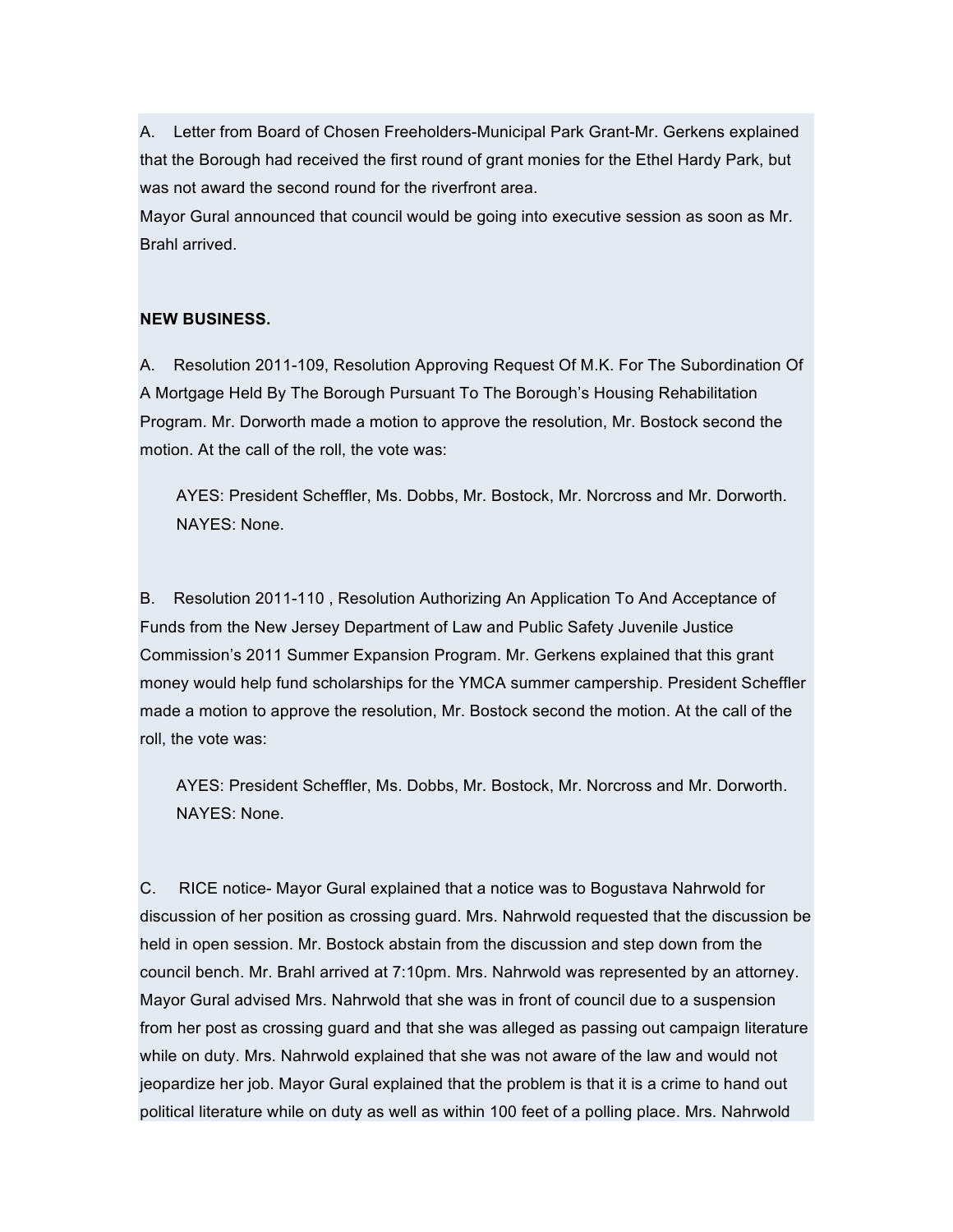informed council that she had given the literature to the children to hand out and is sorry that she put the children in jeopardy. Mr. Dorworth discussed that council and Mrs. Nahrwold is not here to discuss her job performance, but the fact that she violated the rules and the law while on duty as a crossing guard. Mayor Gural discussed that councils concerns are numerous and that borough employees while working cannot promote candidates. The children are the main reasonability of the crossing guards. Mrs. Nahrwold explained that she understands and that it will never happen again. Mr. Rosenberg inquired if her attorney had any questions. Mrs. Nahrwold attorney inquired if she knew that it was wrong to hand out the literature. Mrs. Nahrwold replied that she was unaware of the law and that it was illegal. Mr. Rosenberg requests a break in the discussion so that he could confer with Mrs. Nahrwold attorney.

#### **PUBLIC COMMENT**

President Scheffler made a motion to open the meeting to public comment. Mrs. Jones- inquired as to where the community center stands for the seniors use. She had spoken to Kevin from the YMCA and he was not aware of their schedule. Mayor Gural replied that the center is not run by the YMCA and that the summer camp is the only thing that they will do as of now. The center was built for all of the residents of the Borough and that if there is a misunderstanding from the public; Borough Council has meetings twice a month with public comment. Mayor Gural explained that the center was designed for the seniors to use and that they can move in there as soon as possible. Mrs. Jones inquired as to whom coordinates the activities for the center. Mrs. Jones requested a lock closet for the seniors to store their items and some shelving. Mayor Gural explained that council had decided not to make a lot of storage space, so that the money could be used for more rooms. Mrs. Jones explained that the rooms are too small for some of the seniors items, such as the ping pong table. Mayor Gural replied that in the back of the center there is a large room and several small rooms as well as two meeting rooms on the side of the center. Mrs. Jones explained that the seniors will be there Monday-Friday from 9am-4pm. Council will work out a schedule as there has been many request for the use of the center.

Mrs. Scott-Front Street discussed that Mr. Gerkens had commented that there was no funding for park improvements and did this mean that the Ethel Hardy Park would not be updated. Mayor Gural explained that the borough ahs the funding for the improvements to the park, the county did not approve funding for the waterfront area. Mrs. Scott requested if the neighborhood could have some input on the improvements to the park. Mr. Fox will be in touch with the neighborhood be final plans are made.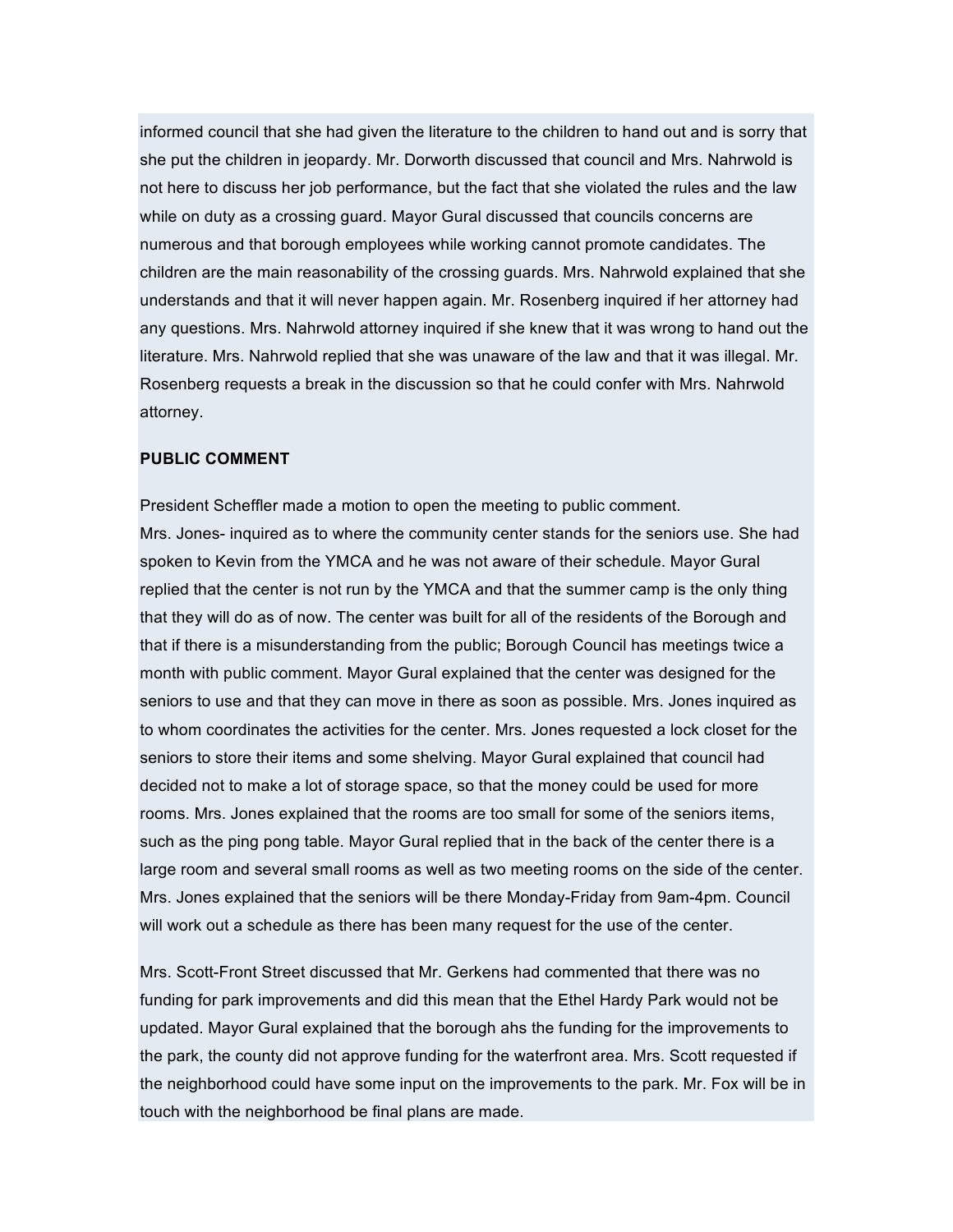Mr. Bostock-inquired as to why the lights are on all day and night at the Legion Filed playground and who answers the questions about the park. The goal post was vandalized and twisted and it took 4 months to have it fix. Mayor Gural explained that the matter will be reviewed and that the problem with the lights is the sensor that is being repaired.

Mr. Dorworth made a motion to close the public portion, Mr. Brahl second the motion. All members present voted in favor of the motion.

RICE notice-continuation. Mr. Rosenberg informed council that the suspension that was imposed is acceptable to Mrs. Nahrwold and that be will be resigned and start back to work. Chief Pearlman and Mr. Dorworth agreed with Mr. Rosenberg's recommendation. Mrs. Nahrwold and her attorney informed council that yes, they were in agreement as well. Resolution 2011-111, Resolution Confirming Decision Of Chief of Police To Suspend And Re-Instate Crossing Guard. President Scheffler made a motion to approve the resolution, President Dobbs second the motion. At the call of the roll, the vote was:

AYES: President Scheffler, Ms. Dobbs, Mr. Brahl, Mr. Norcross, Mr. Dorworth. NAYES: None. ABSTAIN: Mr. Bostock.

#### **Resolution 2011-112,**

Resolution Excluding The Public From Certain Meetings Pursuant To Section 8 Of The Open Public Meetings Act C. 231 P.L.1975. Mr. Brahl made a motion to approve the resolution, President Scheffler second the motion. At the call of the roll, the vote was:

AYES: President Scheffler, Ms. Dobbs, Mr. Brahl, Mr. Bostock, Mr. Norcross, Mr. Dorworth.

NAYES: None. Council went into executive session at 7:30pm for the discussion of personnel and litigation.

#### **GENERAL SESSION.**

Council returned to public session at 8:45pm.

Resolution 2011-113, Resolution Authorizing A Contract With Lexis/Nexus. President Scheffler made a motion to approve the resolution, Ms. Dobbs second the motion. At the call of the roll, the vote was: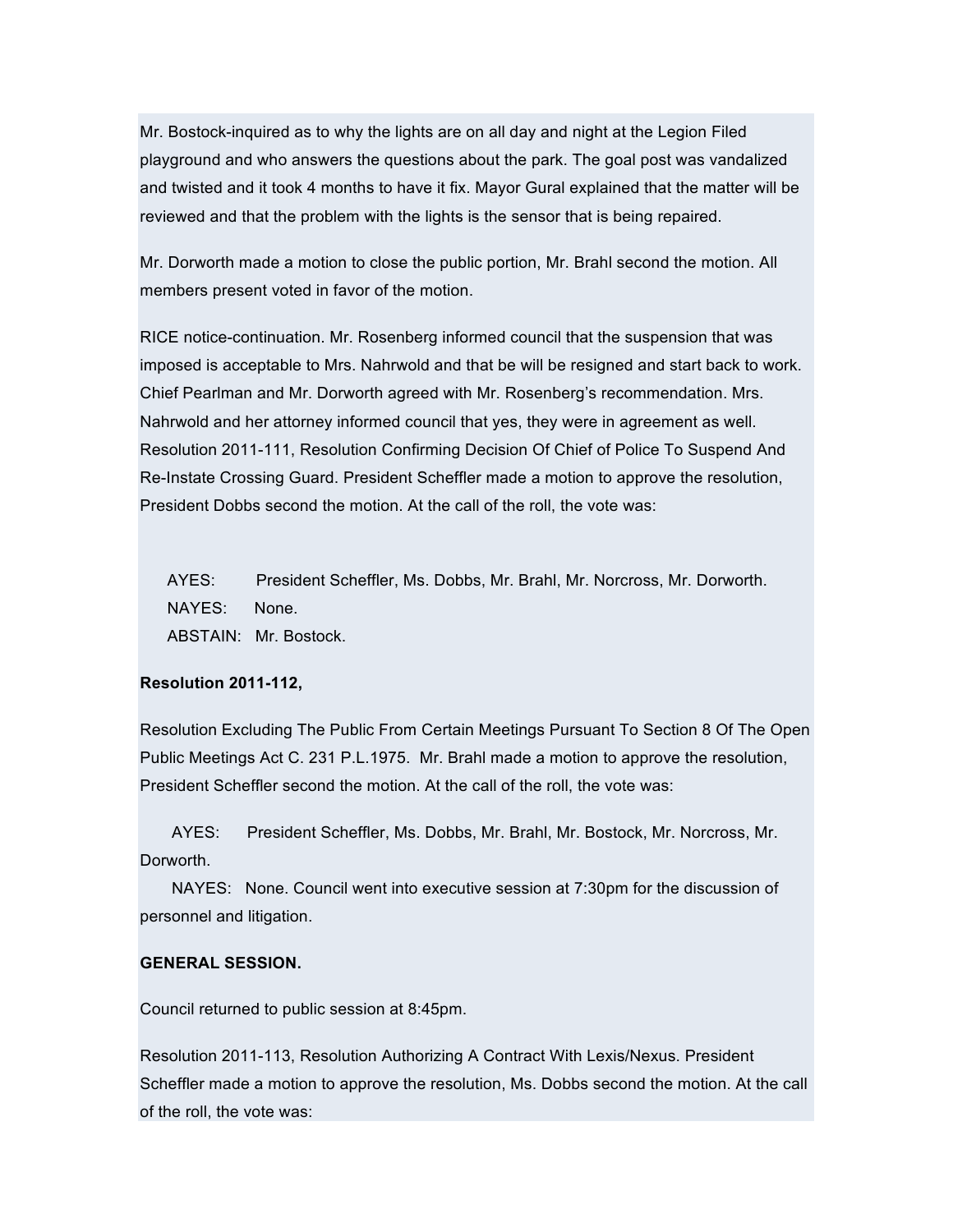AYES: President Scheffler, Ms. Dobbs, Mr. Brahl, Mr. Bostock, Mr. Norcross, Mr. Dorworth.

NAYES: None.

#### **Resolution 2011-114,**

Resolution Authorizing The Mayor To Sign The Police Contract For The 2011 Year. Ms. Dobbs made a motion to approve the resolution, President Scheffler second the motion. At the call of the roll, the vote was:

AYES: President Scheffler, Ms. Dobbs, Mr. Brahl, Mr. Bostock, Mr. Norcross, Mr. Dorworth.

NAYES: None.

## **Resolution 2011-115,**

Resolution Authorizing The Borough Clerk And The Solicitor To Take Appropriate Action To Confirm Insurance Coverage And A Defense For The Borough As Well As The Mayor, All Present And Former Council Members For Lawsuit Filed By Joseph Stoever. President Scheffler made a motion to approve the resolution, Ms. Dobbs second the motion. At the call of the roll, the vote was:

AYES: President Scheffler, Ms. Dobbs, Mr. Brahl, Mr. Bostock, Mr. Norcross, Mr. Dorworth.

NAYES: None.

## **Resolution 2011-116,**

Resolution Waiving Administration Fees For Outside Employment For Saint Charles Borromeo Church. Ms. Dobbs made a motion to approve the resolution, Mr. Norcross second the motion. At the call of the roll, the vote was:

AYES: President Scheffler, Ms. Dobbs, Mr. Brahl, Mr. Bostock, Mr. Norcross, Mr. Dorworth.

NAYES: None.

#### **Adjournment.**